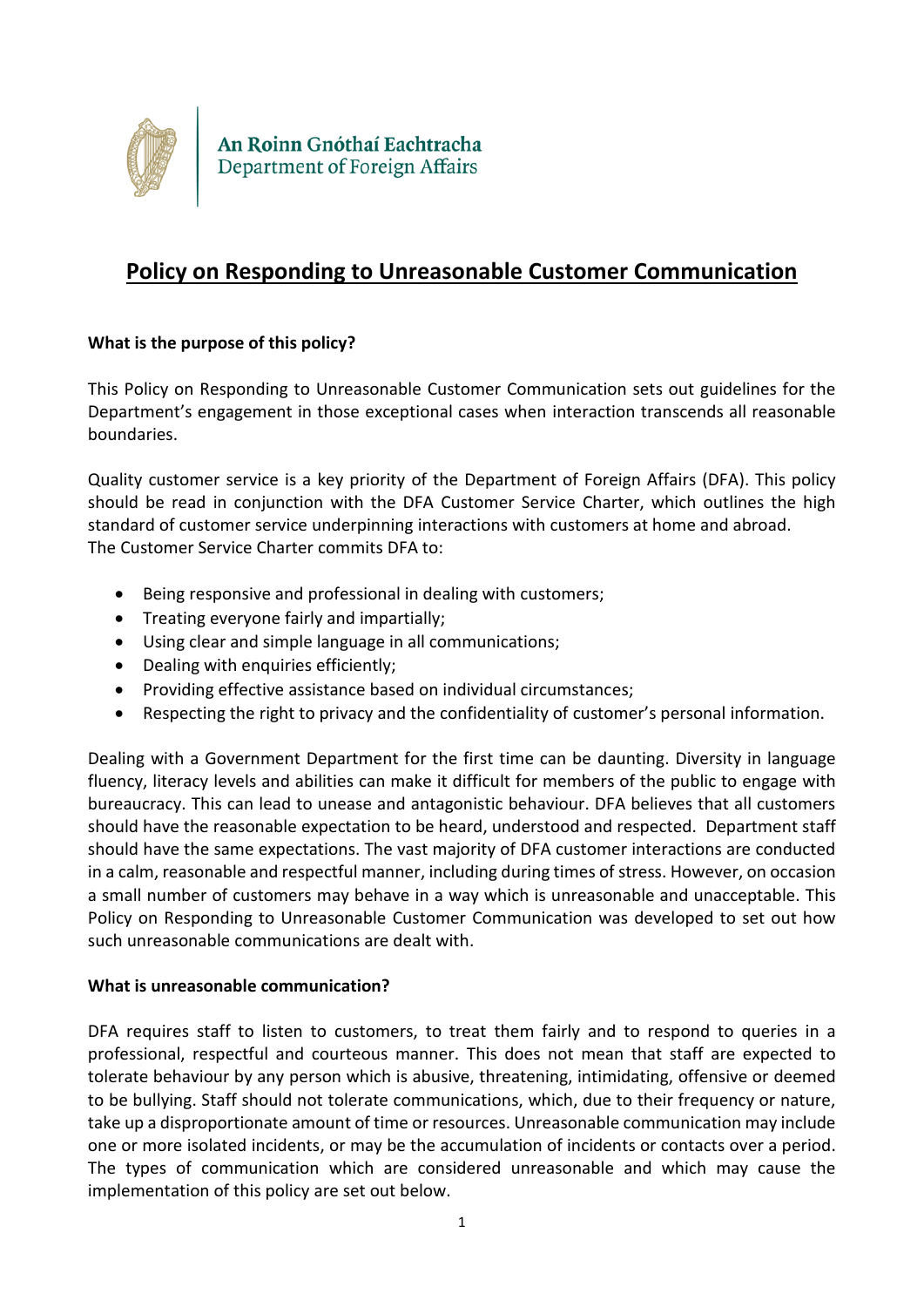## **1. Aggressive or intimidating communication.**

Aggressive or intimidating communication can include threats of violence against staff; bullying or harassment of staff; making untrue allegations against staff or any other rude, offensive or aggressive behaviour. Seeking to provoke or create discord, begin arguments or cause upset via online posts or comments, email or other means of communication including on social media are also considered aggressive or intimidating communications.

## **2. Obstructive communication.**

Obstructive communication includes attempts to hinder the core business of DFA, such as attempting to overload a division with excessive or voluminous correspondence; unreasonable requests to replace members of staff dealing with a query or trolling (see above).

### **3. Unreasonable persistence.**

This can include continuing to correspond on a matter which the Department has examined and considers to be closed; changing or reframing a closed query to present it as a new issue; or insisting that another member of staff examine a matter deemed to be closed.

## **4. Unreasonable level of cooperation.**

This can include: a repeated failure to comply with procedures; withholding information which is needed to advance an application or a query; failing to provide adequate responses to questions raised; failing to precisely define the information which is sought or the way in which DFA can assist; presenting a large volume of documentation in a manifestly disorganised way; or presenting documents which appear to have been manipulated or falsified.

### **5. Unreasonable demands.**

This can include: insisting on provision of information on an issue which is outside of the control or responsibility of DFA; seeking a solution which is not realistic or proportionate to the matter raised; or seeking personal information on members of staff.

### **6. Unreasonable arguments.**

This can include: exaggerating issues; presenting irrelevant or unrelated matters; focussing on disproportionate or irrelevant details; insisting that a version of events is accepted as fact despite an absence of objective evidence; presenting conspiracy theories; engaging in arguments which are not related to the immediate matter under consideration; or corresponding with DFA in pursuit of a grievance.

### **What is the response to unreasonable communication?**

Communication with a member of the public will not normally be restricted unless this is deemed necessary, proportionate and in the public interest. Where it is considered that the communication is unreasonable, the customer will be notified of this and asked to cease. This may range from politely terminating a conversation to asking a member of the public to leave a DFA building or facility. A member of staff who experiences unreasonable behaviour should report the matter to their line manager immediately.